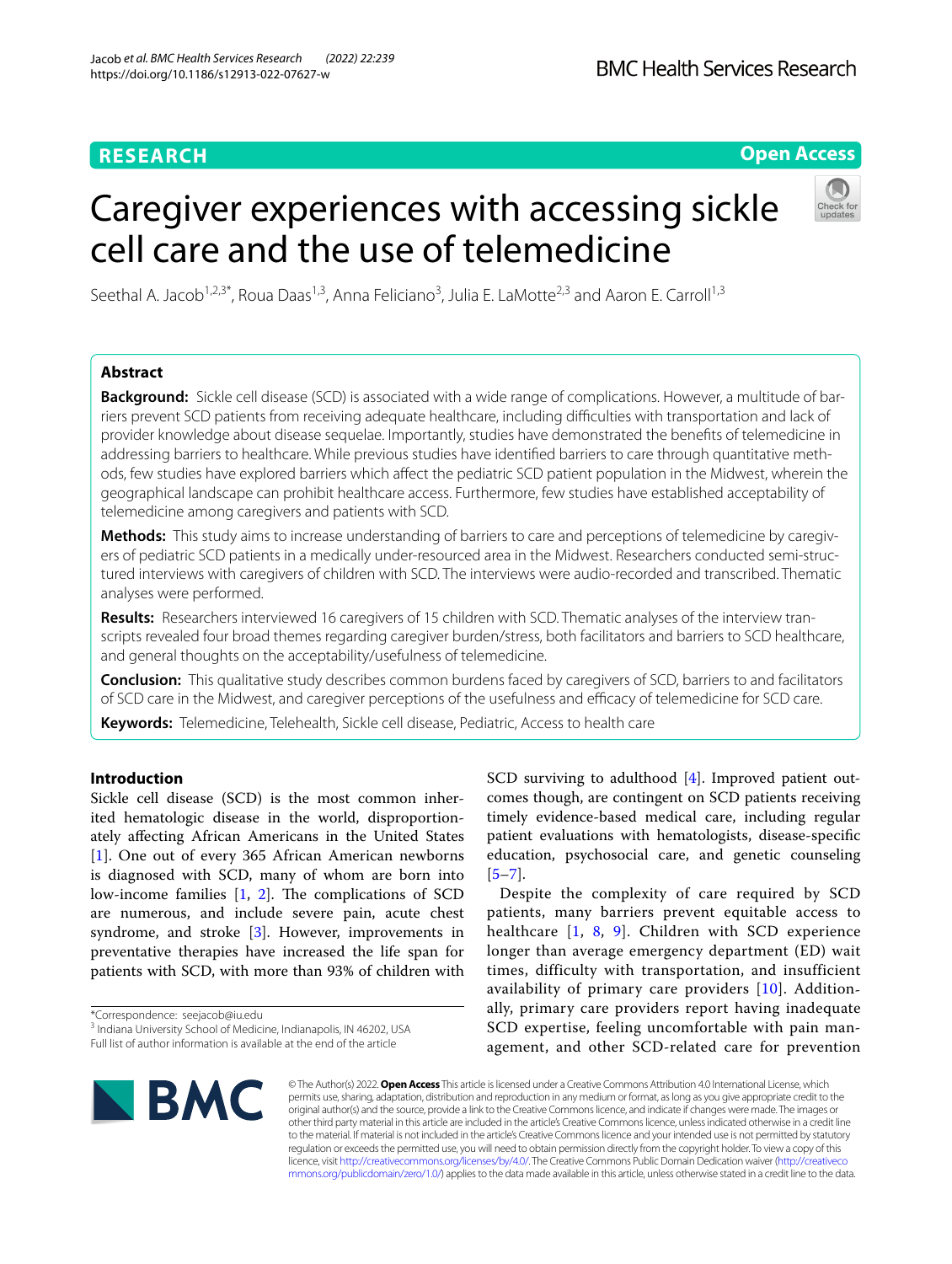and treatment [[11](#page-8-9), [12\]](#page-8-10). Comprehensive Sickle Cell Centers are more commonly located in major metropolitan areas, creating additional challenges for families living in rural or under-resourced areas [\[13\]](#page-8-11).

While previous studies have identified barriers to accessing care for adults with SCD, less is understood about the barriers that affect the pediatric SCD patient population [[14](#page-8-12)]. Furthermore, there is limited data regarding barriers for those living in the Midwest, specifically in rural and medically under-resourced communities [[1,](#page-8-0) [15](#page-8-13), [16\]](#page-9-0). Telemedicine, the remote provision of medical care using real-time audio-visual consultation, is a valuable solution to addressing physician shortages and geographic barriers faced by patients and has proven successful for consultations in a variety of pediatric specialties [[17](#page-9-1)]. However, information on the value of telemedicine exclusively for SCD patients is minimal in the existing literature, particularly for children with SCD [[18](#page-9-2)[–20](#page-9-3)]. Additionally, attitudes of caregivers and patients with SCD regarding the use of technology, such as telemedicine, for addressing these barriers are not well established [[21](#page-9-4), [22\]](#page-9-5).

Semi-structured interviews have proven to be a powerful tool for providers to gain a deeper understanding of patient experiences [\[23](#page-9-6)]. This study aims to increase the understanding of both facilitators and barriers to care, as well as perceptions of telemedicine by caregivers of pediatric SCD patients in a medically underresourced area in the Midwest.

#### **Methods**

#### **Participants/procedure**

Caregivers of pediatric patients with SCD seen at Riley Hospital for Children in Indianapolis, Indiana and live greater than 60 minutes from the hospital were contacted by the research team via phone or email. Those who did not meet these criteria were excluded. A total of 31 caregivers were asked to participate in a 30-min interview to understand facilitators and barriers to accessing sickle cell care, as well as acceptability of telemedicine for SCD care. Sixteen caregivers agreed to participate (response = 52%). The interviews were conducted by 2 members of the research team via Zoom or telephone, depending on the participant's preference. At the beginning of the interview, the researcher and participant went over the study information sheet together, after which a standard consent procedure was conducted. Participants were compensated with a gift card for their time. This study was approved by the Indiana University Institutional Review Board.

#### **Measure/data collection/analysis**

The semi-structured interviews were conducted between March and October of 2021 and were audiorecorded. Interview questions were developed from literature review, including adaption of questions related to expectations and pragmatic barriers from the Barri-ers to Care Questionnaire (BCQ) by Seid et al. [[24\]](#page-9-7). The interviewer took notes and completed a feld note following each interview.

Each interview was transcribed and subsequently coded by two authors. We used a thematic approach to analysis [[25\]](#page-9-8). A codebook was created based on fndings from literature review and refned/expanded with re-occurring themes encountered during review of transcripts. Example codes included barriers to care, facilitators of care, and acceptability of telemedicine. Any discrepancies were reviewed by the remaining authors. The authors were all in agreement that the completed interviews reached theoretical saturation [[26](#page-9-9)], providing adequate representation of attitudes given the emergence of common themes with little new variation.

## **Results**

#### **Participants**

A total of 16 caregivers of 15 children with SCD were interviewed (Table [1](#page-2-0)). Fourteen of the caregivers identified as female and as the primary caregiver. The majority of caregivers identifed as Black (*n* =11). On average, caregivers reported traveling 115minutes one-way to receive SCD care. Fourteen of sixteen caregivers had participated in some model of telemedicine previously (e.g., hub-andspoke or direct-to-consumer). Interviews lasted approximately 25minutes (range 12–58min).

Thematic analyses of the interview transcripts revealed 4 broad themes regarding caregiver burden/stress, barriers or facilitators to healthcare accessibility for children with SCD and their families, as well as usefulness of telemedicine (Table [2](#page-3-0)).

#### **Caregiver efects** *Burden/stress*

Caring for a child with a chronic medical condition can lead to signifcant caregiver stress [\[27\]](#page-9-10). When discussing the experience of caregivers caring for their child with SCD, the majority  $(n = 12)$  reported feeling overwhelmed with the initial diagnosis and ongoing care. Caregivers reported the intermittent, unpredictable nature of the disease and its complications, as well as the feeling of helplessness during times of illness, can increase the stress they experience.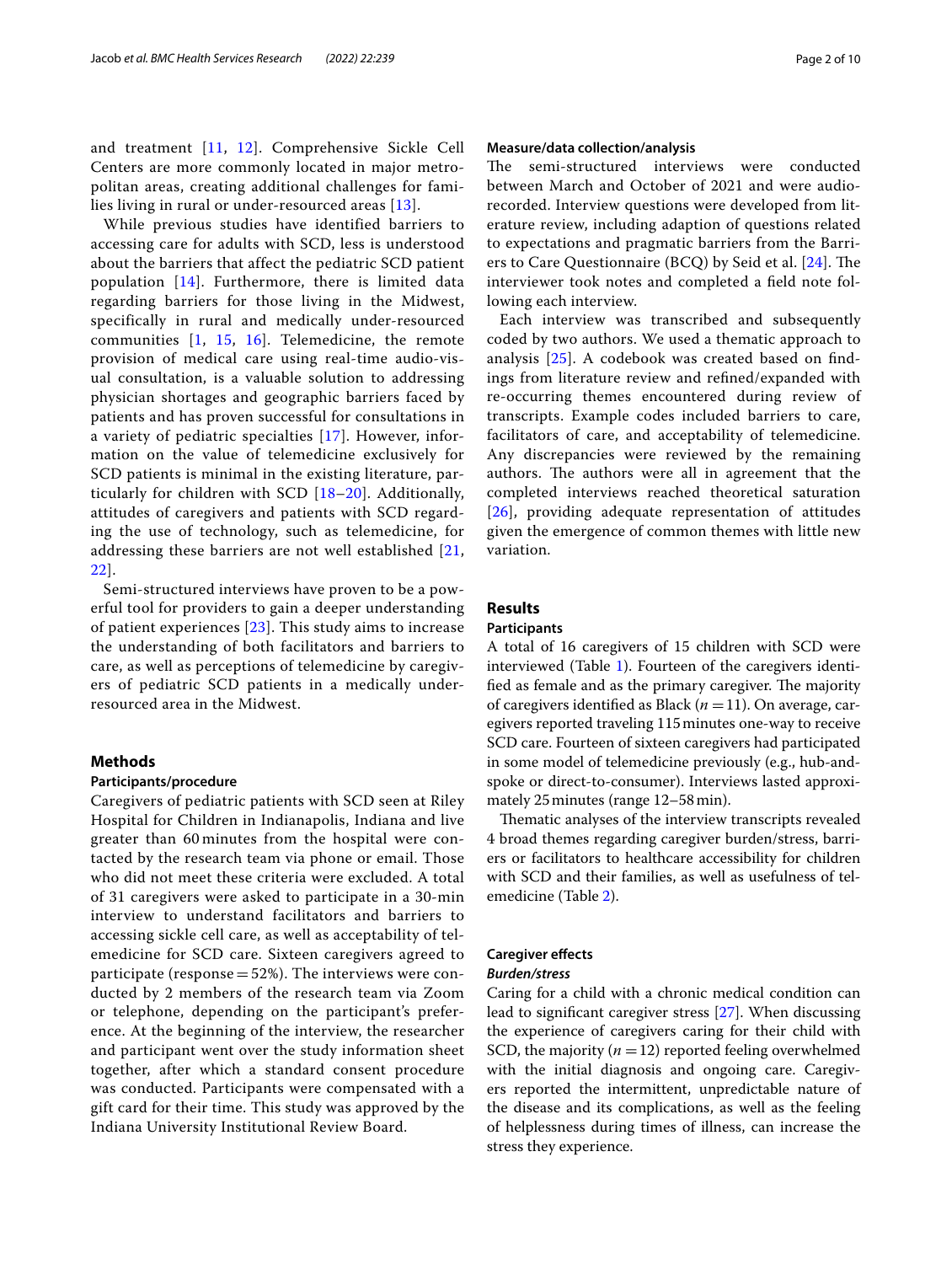#### <span id="page-2-0"></span>**Table 1** Participant Demographics

|                                                             | N(%                |
|-------------------------------------------------------------|--------------------|
| Primary caregiver (16 caregivers)                           |                    |
| Identifies as the primary caregiver of a child with SCD     | 16 (100%)          |
| Identifies as the primary caregiver of more than one person | 12 (75%)           |
| Sex of Caregiver                                            |                    |
| Male                                                        | 2 (13.3%)          |
| Female                                                      | 13 (86.7%)         |
| Race of Caregiver                                           |                    |
| Black                                                       | 11 (68.8%)         |
| White                                                       | 5 (31.3%)          |
| Race of Child                                               |                    |
| Black                                                       | 15 (100%)          |
| White                                                       | $0(0\%)$           |
| Genotype of child with SCD                                  |                    |
| Hb SS                                                       | 10 (66.7%)         |
| Hb SC                                                       | 4(26.7%)           |
| Hb SB0                                                      | 1(6.7%)            |
| Distance from Riley Hospital (mode)                         |                    |
| Time                                                        | 60, 75, 90 mins    |
| Distance                                                    | 70, 146, 151 miles |

*Abbreviations:* SCD Sickle Cell Disease

#### *Guilt/responsibility*

Caregivers also identifed feelings of guilt and personal responsibility surrounding their child's diagnosis of SCD. Five of the sixteen caregivers felt as though it was their fault that they were unaware they and their partner carried the sickle cell trait ultimately inherited by their child.

*"I was really sad because I know that he's going to have to deal with it for the rest of his life, and there's nothing that I can really do, and then I felt kind of responsible for it because I didn't know that I had the trait, and I didn't know that his father had the trait, so I kind of felt responsible...like it was my fault that my son has this disease."*

#### *Mental health*

The increased burden and stress caregivers experience as a result of caring for a child with a chronic disease has been shown to be associated with increased mental health concerns for the caregiver [\[28](#page-9-11)[–35](#page-9-12)]. Six of the sixteen caregivers in our study expressed concern about how their personal mental health has sufered.

#### **Barriers to care**

#### *Financial/distance*

Caregivers were asked about both perceived and experienced barriers to accessing the necessary healthcare for their child. Common themes included the distance to the subspecialty SCD center and associated transportation needs, as well as fnancial strain and missed days of work. Fourteen of sixteen caregivers cited at least one of these areas as a barrier. Eleven caregivers also reported missing school as a hardship for their child that is associated with accessing needed SCD care.

#### *Provider knowledge/comfort*

Lack of provider knowledge and comfort associated with sickle cell care has been discussed previously, both amongst primary care providers and ED providers [\[36](#page-9-13)]. The majority  $(n = 9)$  of caregivers identified this as a concern within the general community, such as the school system, as well as within the medical system. Intertwined with this concern of provider knowledge and comfort regarding SCD, caregivers also reported the concern for provider bias [[37](#page-9-14)].

#### **Facilitators to care** *Convenience*

Fourteen of the sixteen caregivers interviewed discussed how having subspecialists knowledgeable about SCD in the same space at the same time allowed for more convenient care, reducing the burden they experienced as a caregiver of a child with a chronic disease.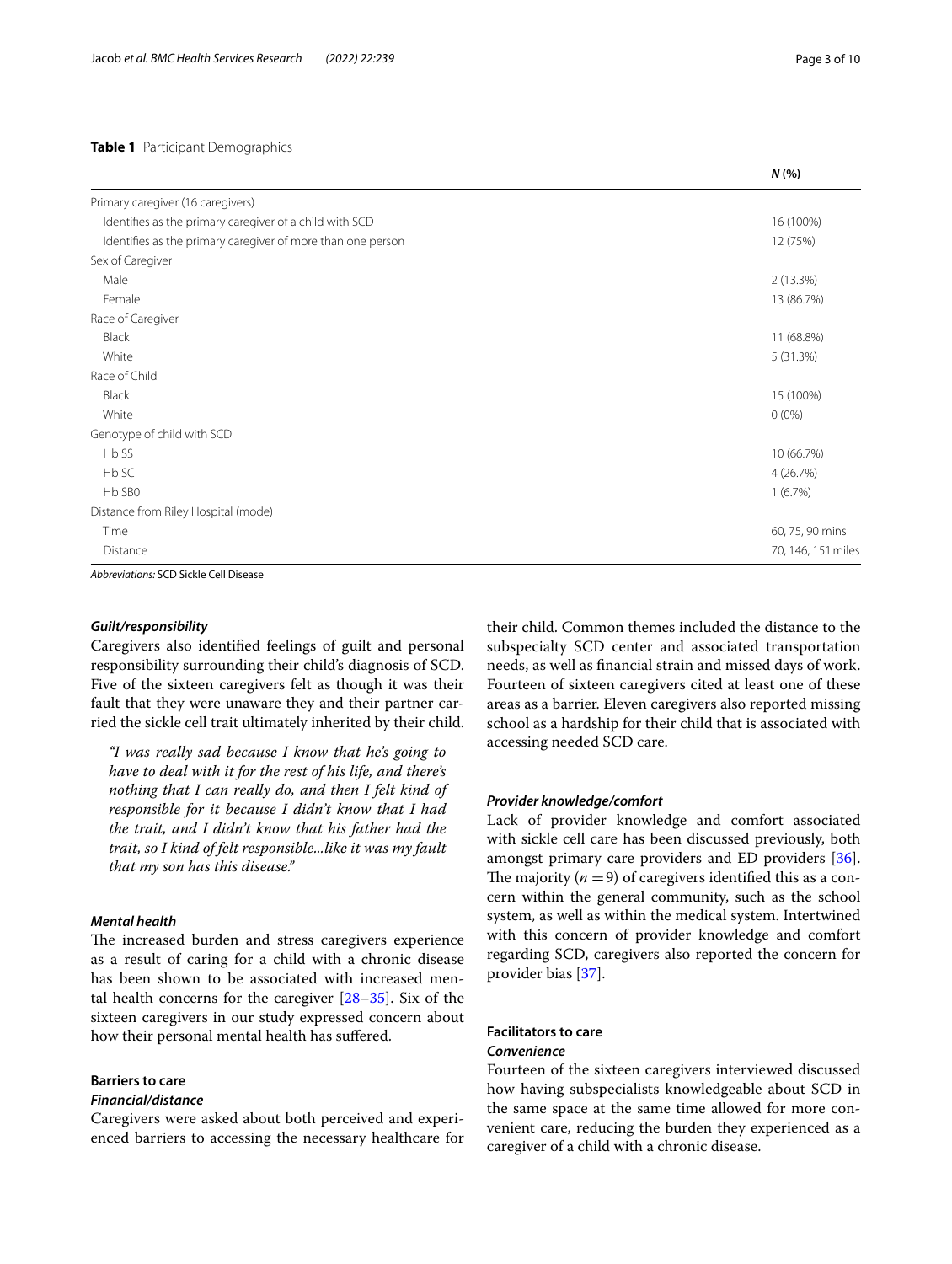## <span id="page-3-0"></span>**Table 2** Themes and Associated Caregiver Quotes

| Codes/Themes             |                                           | Quotes                                                                                                                                                                                                                                                                                                                                                                                                                                                                                                                                                                                                                                                                                  |
|--------------------------|-------------------------------------------|-----------------------------------------------------------------------------------------------------------------------------------------------------------------------------------------------------------------------------------------------------------------------------------------------------------------------------------------------------------------------------------------------------------------------------------------------------------------------------------------------------------------------------------------------------------------------------------------------------------------------------------------------------------------------------------------|
| <b>Caregiver Effects</b> | Grief/acceptance of diagnosis ( $n = 9$ ) | "It first started out, it was very, very difficult<br>to grasp like knowing that my kid would<br>have to be on medicine for the rest of her<br>life"<br>"I was young, so it was very difficult for me<br>because I did have my son a year before her<br>when she did not have sickle cell. So, I was<br>a little bit confused as to how because, like<br>I said, I was young at the time, so I didn't<br>know as much as I know now."                                                                                                                                                                                                                                                   |
|                          | Burden/stress ( $n = 12$ )                | "So it was just a lot to grasp and learn<br>within the first year I would say as far as<br>making sure that like I said doing every-<br>thing that I'm supposed to be doing and<br>it was just a lot to take on with a newborn<br>and having two other kids"<br>"As I've gotten older, it has gotten manage-<br>able, but it is extremely overwhelming<br>sometimes, taken the circumstances. It gets<br>overwhelming at times."<br>"I have [chronic medical condition]. So,<br>when I'm sick and she's sick at the same<br>time, it is a lot I don't have anybody else<br>to really take of her. So, sometimes I have<br>to cut my visits shortto get the care she<br>needs, as well." |
|                          | Caregiver's mental health $(n=6)$         | "I would say I was young when I had [the<br>patient], and it was really difficult for me at<br>times. So, my mom would tell me you have<br>to build yourself up. You have to be able to<br>not cry and let her see you cry. You have to<br>be strong. And so now, as I'm older, I have<br>learned to suppress my emotions around<br>her, but on the inside you could really be<br>breaking down."                                                                                                                                                                                                                                                                                       |
|                          | Guilt/responsibility $(n=5)$              | "I was really sad because I know that he's<br>going to have to deal with it for the rest of<br>his life, and there's nothing that I can really<br>do, and then I felt kind of responsible for it<br>because I didn't know that I had the trait.<br>and I didn't know that his father had the<br>trait, so I kind of felt responsible as to like it<br>was my fault that my son has this disease."                                                                                                                                                                                                                                                                                       |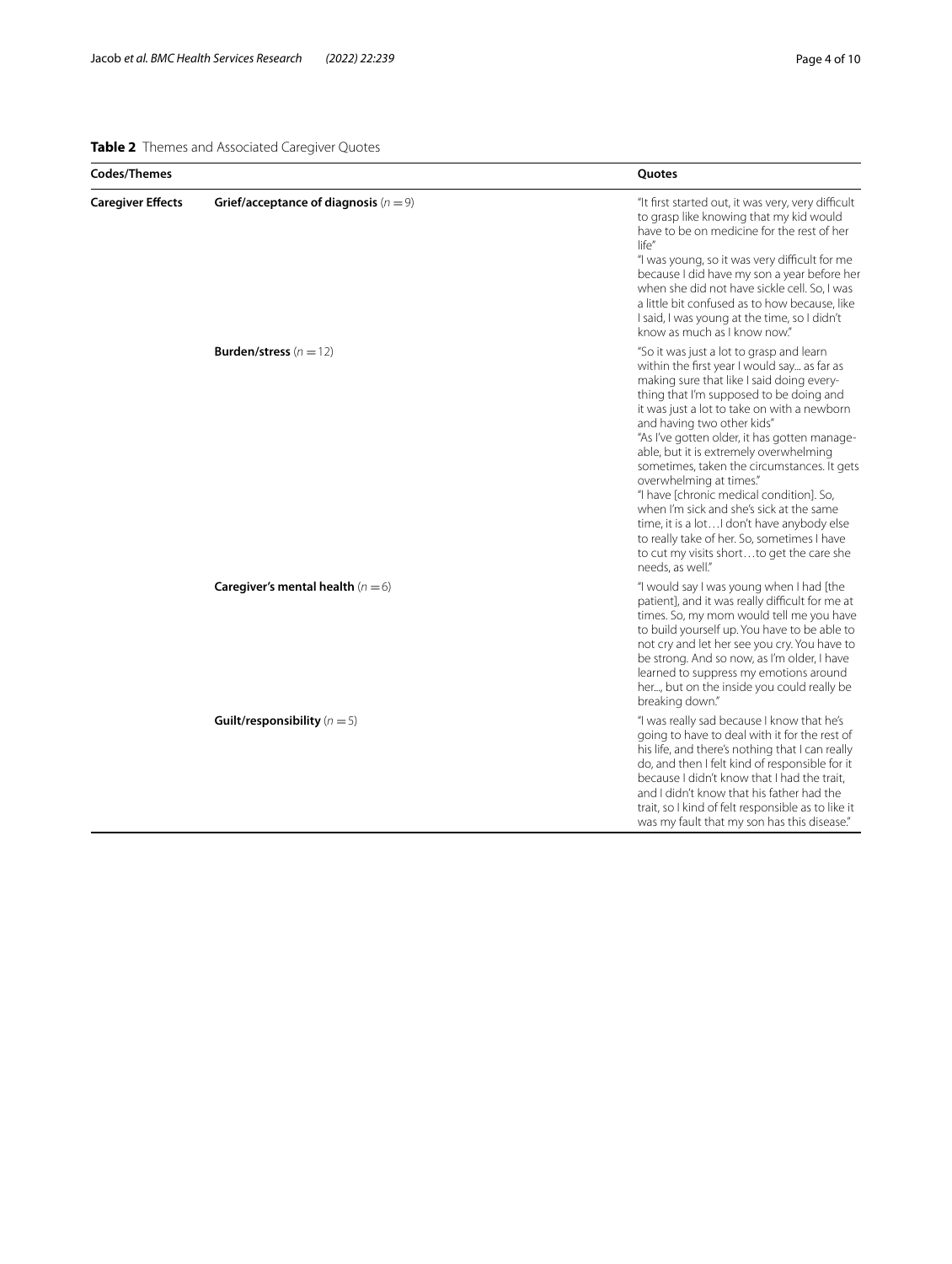### **Table 2** (continued)

| <b>Codes/Themes</b>       |                                   |                                          | Quotes                                                                                                                                                                                                                                                                                                                                                                                                                                                                                                                                           |
|---------------------------|-----------------------------------|------------------------------------------|--------------------------------------------------------------------------------------------------------------------------------------------------------------------------------------------------------------------------------------------------------------------------------------------------------------------------------------------------------------------------------------------------------------------------------------------------------------------------------------------------------------------------------------------------|
| <b>Barriers to Access</b> | <b>Caregiver Level</b>            | <b>Financial/Missing work</b> $(n = 11)$ | "It's hard. I am a single parenton my<br>own, so I've lost jobs because of it because<br>sometimes he's sick, and me having to call<br>off so much. So, I mean, it's financially hard,<br>but I mean, I wouldn't, I mean, if I had to do<br>it all over again I wouldn't change anything.<br>I love my son."<br>"[My child] just spentweeks in the hos-<br>pital, and I was really worried because I just<br>started a new job there have been times<br>in the past where I've lost jobs or gotten<br>written up because I was at the hospital." |
|                           |                                   | <b>Transportation</b> $(n=6)$            | "When we first found out [about diagnosis]<br>I didn't have [transportation] so I had to<br>depend on people or even call like Med-<br>icaid to get a ride back and forth [a]nd<br>then it also made it difficult back."                                                                                                                                                                                                                                                                                                                         |
|                           |                                   | <b>Missing school</b> ( $n = 11$ )       | "It can be [difficult] because he has to miss<br>school on top of the days that he is sick, so<br>he misses a lot of school."                                                                                                                                                                                                                                                                                                                                                                                                                    |
|                           | <b>System Level</b>               | <b>Location</b> $(n=12)$                 | "The fact that you're about an hour and a<br>half away would be the biggest obstacle for<br>us but we just do it."<br>"The distance gets a little much, like in try-<br>ing to, our family doesn't live around here,<br>and so with our daughter, it's always trying<br>to find a place for her to go."                                                                                                                                                                                                                                          |
|                           |                                   | Accessibility $(n=7)$                    | "It's always hard when I take him to the<br>local emergency room, and then they<br>decide they're not really equipped to deal<br>with him because there's no hematologist,<br>and then he has to be transferred to the<br>hospital that's 45 or 50 min away. And then,<br>of course, I have to drive there just so when<br>we're released, we can have a way home.<br>[Even though] I would want to be in the<br>ambulance with my son just because I'm<br>always worried, and I don't want him to feel<br>like he's alone and I'm not there."   |
|                           |                                   | Frequency of visits $(n=4)$              | "I believe when [my child] first came home<br>or the first couple of years he was home,<br>I think he had about six appointments<br>or seven appointments in 1 month each<br>month. So, it was really, really tough to<br>even have my own life and try to work or<br>do anything or something else with the<br>other kids."                                                                                                                                                                                                                     |
|                           | <b>Healthcare Providers Level</b> | <b>Provider Knowledge/Bias</b> $(n=9)$   | "The first time I ever took my son to the<br>hospital the ER doctor told me that my<br>son couldn't have sickle cell because I was<br>white."<br>"So if they're to the point where they're<br>going to the ER and they are going to have<br>to have meds, [and] more doctors realize<br>[d] that, and more people were educated<br>on sickle cell , they would understand<br>that they're not there seeking drugs."                                                                                                                              |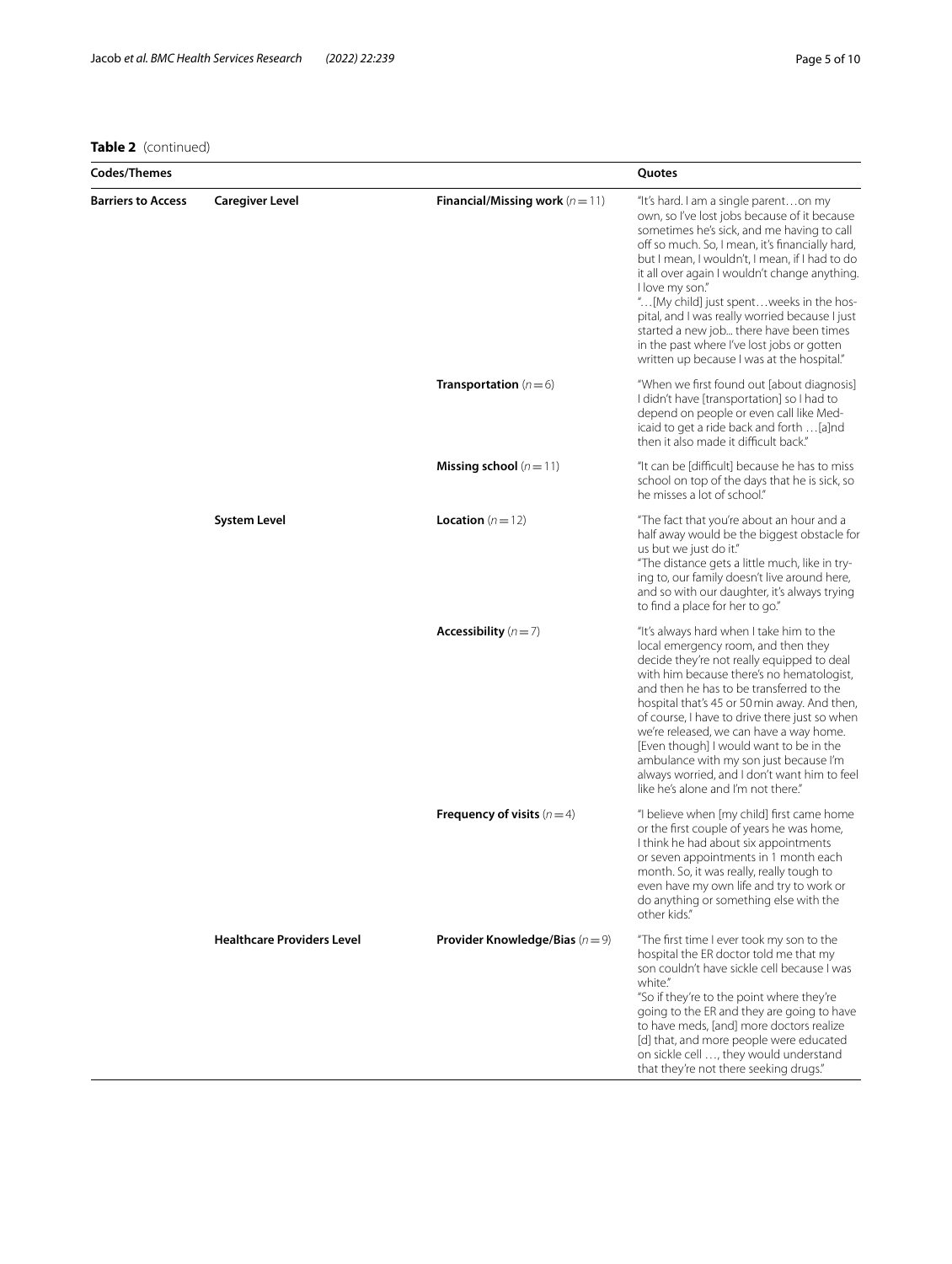| <b>Codes/Themes</b>           |                                                  |                                           | Quotes                                                                                                                                                                                                                                                                                                                                                                                                                                                                                                                                                                                                         |
|-------------------------------|--------------------------------------------------|-------------------------------------------|----------------------------------------------------------------------------------------------------------------------------------------------------------------------------------------------------------------------------------------------------------------------------------------------------------------------------------------------------------------------------------------------------------------------------------------------------------------------------------------------------------------------------------------------------------------------------------------------------------------|
| <b>Barrier or Facilitator</b> | Provider to patient communication ( $n = 10$ )   |                                           | "And I just felt like at that time they just<br>looked at me as a young mother and didn't<br>look at me as [the patient]'s advocate. And<br>then they didn't want to listen to me when<br>I told them that I knew my son"<br>"They communicated with me. They sent<br>me little packets on sickle cell disease,<br>what to expect. It was a lot of stuff that I<br>did receive from the Sickle Cell Association<br>when I did find out she did have sickle cell."                                                                                                                                              |
|                               | Facilitators to Access Healthcare system support | Convenience $(n=14)$                      | "Because hematology is not the only<br>specialist we see  They try to make it a<br>lot easier to not have to do the back and<br>forth. So they try to combine appointments<br>within the same day as other specialist<br>They make it a lot easier for me "<br>"[Travel for appointments] has actually<br>been manageable for us, only because with<br>us being in another city, they'll book all the<br>appointments together. Sometimes we<br>might be there for  a doppler, and then<br>see the [Ophthalmologist] for her eyes, and<br>then we get the blood drawn, and all that."                          |
|                               |                                                  | Hospital addressing barriers ( $n=6$ )    | "[The hospital] did pay 1 month's worth of<br>my rent for me to make sure that every-<br>thing was going to be okay"<br>"The hospital itself has provided so much<br>mental support, it is astounding. They will<br>comment, like your nurses or your doctors<br>will saygo get some air!'m guessing they<br>want to see the parents' okay, even though<br>the child may not be doing so good or<br>going through things. They will come in<br>and try and make sure that the parent is<br>still eating, the parent is getting sleep So,<br>I would say the hospital itself mentally is a<br>big help for me." |
|                               |                                                  | Access to staff $(n=9)$                   | "Like I said [nurse coordinator] has been<br>a big help I don't have to call the front<br>desk to be able to get ahold of them. I can<br>literally just call the on-call phone that<br>[nurse coordinator] carries. And if I have<br>any type of questions, she can either give<br>me the answer or she will ask [the doctor]<br>and then get back with me. Typically, it's<br>literally within no more than 20, 30 min that<br>she gets back with me. So it's very, very<br>smooth."                                                                                                                          |
|                               |                                                  | <b>Insurance Support</b> $(n=6)$          | "I try to utilize, from her insurancesome-<br>one comes from the medical place and<br>picks us up and takes us down there."                                                                                                                                                                                                                                                                                                                                                                                                                                                                                    |
|                               | <b>Community support</b>                         | <b>Family/friend Support</b> ( $n = 10$ ) | "My mom has pretty much taken over the<br>bulk of the load with [my child's] education,<br>so the e-learningmy mom is pretty much<br>watching her throughout the day to make<br>sure she's following along"                                                                                                                                                                                                                                                                                                                                                                                                    |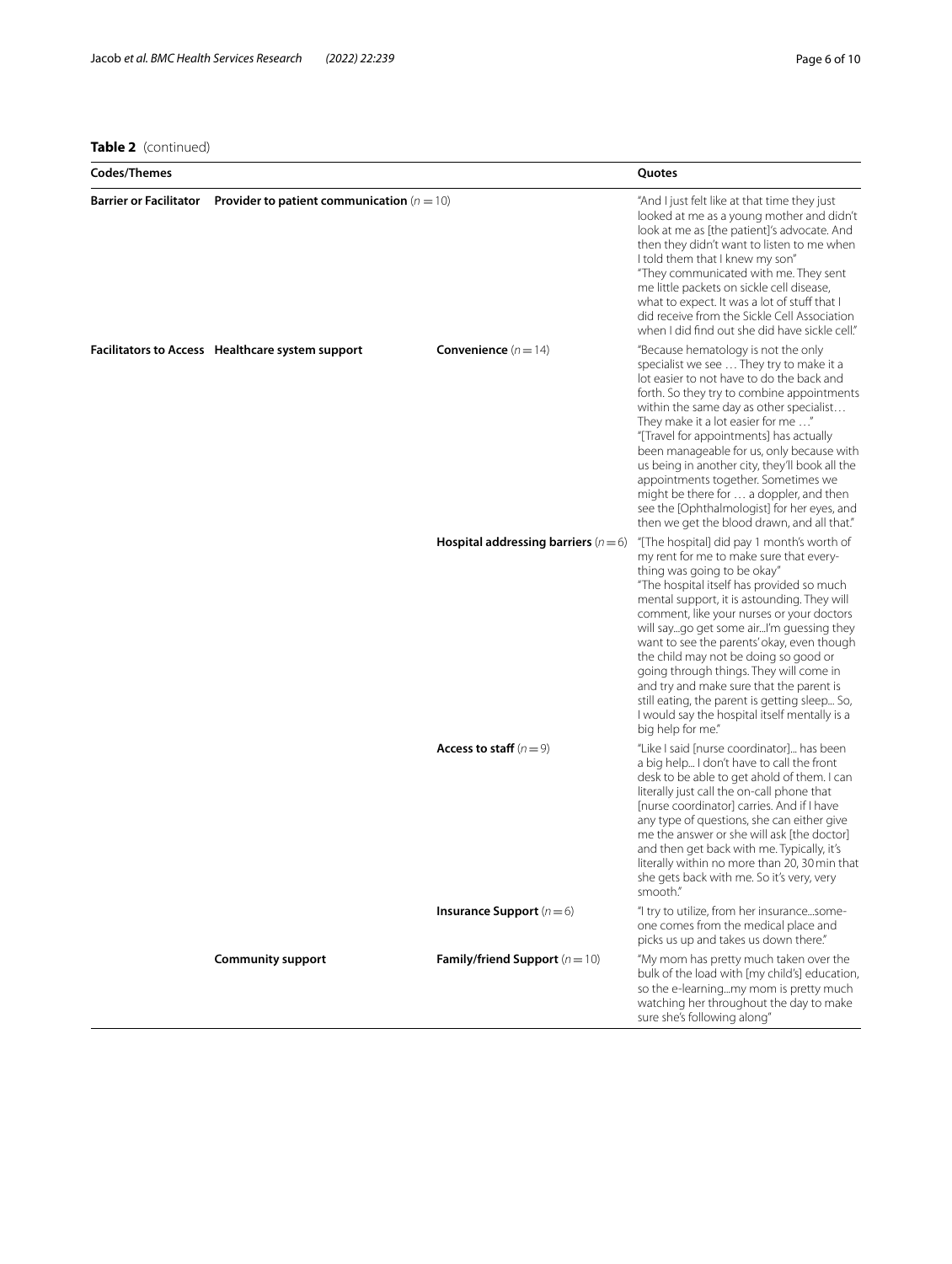| Codes/Themes |      |                                          | <b>Ouotes</b>                                                                                                                                                                                                                                                                                                                                                                                                                                                                                                                                                                                                                     |
|--------------|------|------------------------------------------|-----------------------------------------------------------------------------------------------------------------------------------------------------------------------------------------------------------------------------------------------------------------------------------------------------------------------------------------------------------------------------------------------------------------------------------------------------------------------------------------------------------------------------------------------------------------------------------------------------------------------------------|
| Telemedicine | Pros | Distance $(n=8)$                         | "We don't have to travel out because that is<br>a three-hour drive there and 3 h back. That's<br>6 hSo, that was the most challenging is<br>having to keep traveling there just to talk to<br>a doctor when you can actually do it how<br>we're doing it now. So, the telemedicine<br>actually just made it easier."                                                                                                                                                                                                                                                                                                              |
|              |      | <b>Flexibility for Visits</b> $(n = 10)$ | "I don't want to do telehealth for a sick visit.<br>But telehealth for other visits I'm okay with<br>that."<br>"Now, if an outbreak happened or some-<br>thing, then, yeah, we could do it."                                                                                                                                                                                                                                                                                                                                                                                                                                      |
|              | Cons | Access to technology $(n=4)$             | "A lot of times we do it on our phone and<br>if you receive a call or something, you're<br>kicked out. Then they have to get back<br>on and redo everything It's just that<br>technical part of it is kind of frustrating<br>sometimes."                                                                                                                                                                                                                                                                                                                                                                                          |
|              |      | No physical exam $(n=13)$                | "Just let her check and see on her, especially<br>since she has sickle cell, I want her to feel<br>her spleen and stuff like that. You can't do<br>all of that stuff virtually."<br>"The only thing I would say that I just don't<br>like about telemedicine is that it's just not<br>in person. I would rather have doctors'<br>appointments in person or to prescribe<br>new medicationseeing the person. You<br>could always chart down a weight and<br>things like that. But for me, it's just some-<br>thing about physically an in-person [visit],<br>it gives you a sense of okay, like things are<br>going to be easier." |

#### *Dedicated sickle cell team/experts*

Caregivers  $(n = 9)$  named access to hospital staff via phone/email and the ability to communicate with staff who are knowledgeable about SCD and familiar with their child as a facilitator of accessing SCD care. They appreciated being able to access a team directly that is dedicated to SCD, and felt this also led to prompt responses/solutions.

#### **View of telemedicine**

#### *Improves access*

Telemedicine has been shown to improve access to care for children with complex medical needs who live in rural or medically under-resourced areas. Due to the ongoing COVID-19 pandemic, many patients and families, including our population, have participated in either hub-and-spoke or direct-to-consumer models of telemedicine. Hub-and-spoke telemedicine involves a specialist at a tertiary care center (hub) meeting virtually with the patient who is present at a local clinic site (spoke), whereas the direct-to-consumer model, which is the predominant form of telemedicine used during the current pandemic, connects the specialist virtually to the patient directly in their home. Most caregivers in our study stated telemedicine was benefcial, as it removes the barrier of distance/transportation to regular visits. Many also acknowledged the fexibility of telemedicine to allow for visits should there be difficulty for the family to be seen in person, or in the case of a pandemic, during spikes in cases.

#### *Technology*

Only 4 out of 16 caregivers who had participated in direct-to-consumer telemedicine mentioned difficulty with technology as a reason they would not want to regularly utilize this form of care delivery.

*"A lot of times we do it on our phone and if you receive a call or something, you're kicked out. Then they have to get back on and redo everything…It's just that technical part of it is kind of frustrating sometimes."*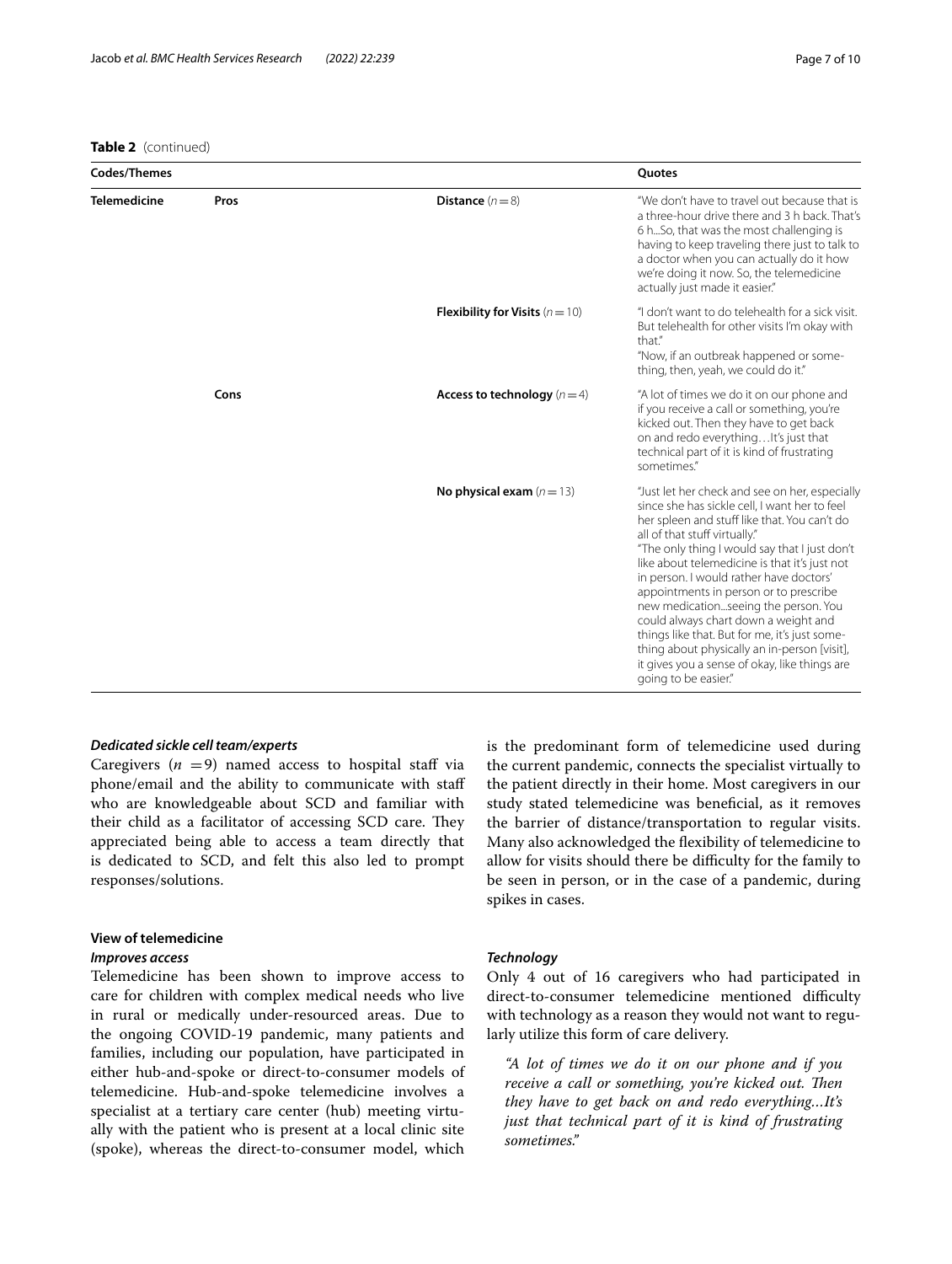#### *Lack of physical exam*

Thirteen out of sixteen caregivers, all of whom had participated in direct-to-consumer telemedicine, cited the lack of a physical exam as a major reason why they did not prefer that model of telemedicine for visits. Caregivers reported they had a greater sense of reassurance that their child was well when an in-person exam was performed.

#### **Discussion**

The lack of subspecialty centers for SCD compared to other genetic diseases has been well-documented [\[6](#page-8-14), [38](#page-9-15)]. Fewer than 70% of children with SCD receive comprehensive subspecialty care, and only 20% experience effective care coordination between primary and subspecialty providers [[39](#page-9-16)]. Although Crosby et al., have reported barriers to care experienced by individuals living with SCD, the effect of living in a largely rural midwestern state with medically under-resourced urban areas has not been well-described [\[15](#page-8-13)]. This qualitative study explored the experiences of caregivers in accessing healthcare for their child with SCD in rural and/or medically underresourced areas of a midwestern state, as well as the use of telemedicine to overcome potential barriers.

The themes that emerged from the caregiver interviews in this study were consistent with barriers identifed in previous research. However, these interviews revealed provider knowledge and bias as a novel, yet signifcant, barrier to receiving adequate SCD care. Caregivers often mentioned that they worry about how knowledgeable school personnel or a healthcare provider may be regarding SCD, and how this not only afects them personally, but also impacts their overall experience in the healthcare system. Caregivers expressed losing trust in their local community and hospitals because of this lack of knowledge, or worse, blatant bias (e.g., "…called drug seekers…").

Trust of medical providers and the healthcare system is essential for ongoing care and shared decision-making in chronic diseases like SCD. It is especially important to build trust with patients with SCD and their caregivers, given that they generally comprise a particularly vulnerable population which has long been neglected and subject to racism in the healthcare system. Lack of provider knowledge or comfort with managing SCD not only increases this vulnerability and caregiver burden, but also furthers the development of medical mistrust. A focus on improving provider knowledge and addressing bias in the care of patients with SCD is essential to reducing barriers to accessing medical care [\[37](#page-9-14)]. Standardization of care through sickle cell-specifc protocols, personalized pain plans, and broad provider education can address some of these concerns.

Another specifc theme that caregivers frequently mentioned was related to long-term stress and mental health burden. Caregiver stress and the development or worsening of mental health has been well-documented, including in other chronic disease populations such as cystic fbrosis [\[35\]](#page-9-12). Additionally, caregiver perceptions of their child's stress are associated with increased caregiver burden and worsening mental health [[34\]](#page-9-17). Caregivers in our study reported worsening of their own mental health due to their child having a chronic disease, as well as the challenges associated with accessing care for their child. Thus, not only are they enduring the stress and burden of caring for a child with a lifelong illness, but also the structural inequities that lead to poorer access to care or quality of care adds to their burden and overall mental well-being.

To improve the access patients with SCD and their caregivers have to subspecialists with expertise in SCD, telemedicine has been piloted in similar rural and medically under-resourced communities  $[18]$  $[18]$ . The COVID-19 pandemic led to the mass adoption of the direct-to-consumer model of telemedicine, where the healthcare provider could deliver medical services directly to the patient in their home, often via a smartphone or tablet. This greatly increased the general population's exposure to telemedicine, including individuals living with SCD. In our interviews, many of the caregivers had participated in some model of telemedicine. Interestingly, most who had experienced the direct-to-consumer model of telemedicine delivery thought a signifcant disadvantage was the lack of a hands-on physical exam. They viewed this disadvantage as signifcant enough that they would prefer to travel the distance to the subspecialty center to receive personalized care, despite the barriers that exist. The caregivers who had participated in the hub-and-spoke model of telemedicine for SCD care, did not report this as a disadvantage.

The barriers that caregivers of children with SCD experience in the Midwest have similarities to those previously reported in other parts of the U.S, and while telemedicine has been a useful adjunct to medical care during the COVID-19 pandemic, much still needs to be improved to provide adequate subspecialized care for the SCD population. Likely, there is value to leveraging multiple models of telemedicine (e.g., hub-and-spoke and direct-to-consumer) depending on the needs of the patient/caregiver, location, and disease severity. It may improve access to subspecialty care, but more importantly, similar to what has been done in pediatric diabetes care, these models need to be adapted to specifcally serve the SCD population [[40](#page-9-18)]. Further work evaluating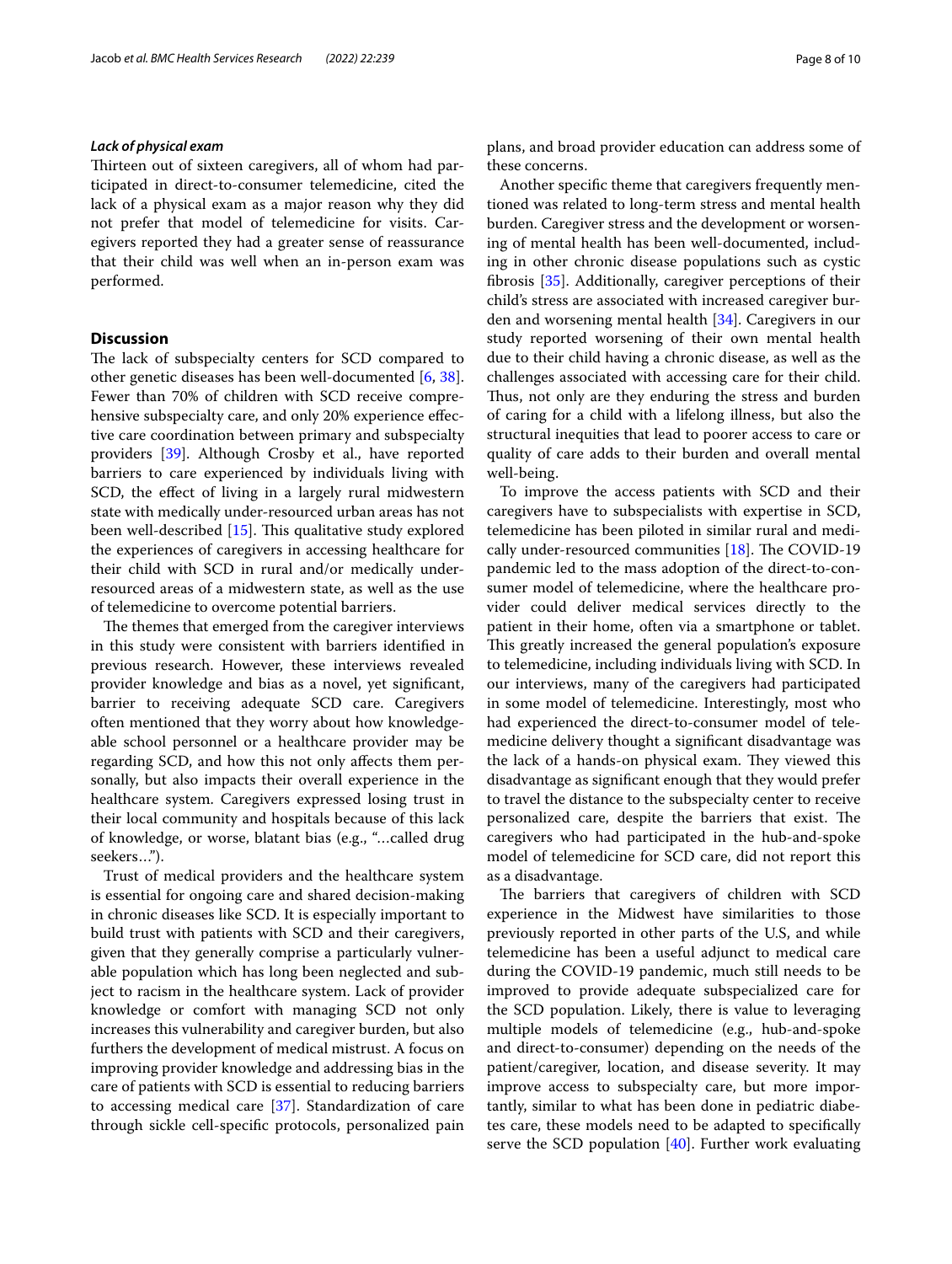adapted models for SCD care is needed to improve access to healthcare for this patient population.

Like all studies, this one has limitations that should be considered. The small, focused sample size representing a population in the Midwest can limit generalizability outside of the region. However, the sample size was adequate to achieve thematic saturation, demonstrating consistency in reported themes  $[41]$  $[41]$  $[41]$ . The study was also limited to caregivers of children and adolescents with SCD, and future studies evaluating perceptions and experiences of adolescent and young adult SCD patients living in rural or medically underresourced areas would be of importance.

#### **Conclusion**

This qualitative study evaluates the experiences and perceptions of barriers to accessing SCD care for caregivers living in rural and medically under-resourced areas. While some reported themes overlapped with previous qualitative studies, those related to caregiver burden and provider knowledge or biases suggest barriers to care that may be unique to SCD patients, requiring interventions and models of care to be adapted for this specifc population.

#### **Abbreviations**

SCD: Sickle Cell Disease; ED: Emergency Department; BCQ: Barriers to Care Questionnaire.

#### **Acknowledgements**

We would like to thank all our patients with sickle cell disease and their families. Their courage and strength are an inspiration to us and the work we do.

#### **Authors' contributions**

SAJ and AEC conceptualized and designed the study. SAJ supervised and obtained funding for the study. RD and AF conducted interviews and analyzed the data. SAJ, RD, and AF wrote the manuscript in consultation with JEL and AEC. SAJ, JEL, and AEC critically revised the manuscript. All authors read and approved the fnal manuscript.

#### **Funding**

Research reported in this publication was supported by the National Heart, Lung, And Blood Institute of the National Institutes of Health under Award Number K23HL143162. The content is solely the responsibility of the authors and does not necessarily represent the official views of the National Institutes of Health.

#### **Availability of data and materials**

All data generated or analyzed during this study are included in this published article.

#### **Declarations**

#### **Ethics approval and consent to participate**

Ethical approval for this study was obtained from Indiana University Institutional Review Board (IRB). All methods were carried out in accordance with relevant guidelines and regulations of the Indiana University IRB. Informed consent was obtained from all participants included in the study.

#### **Consent for publication**

Not applicable.

#### **Competing interests**

The authors have no conficts of interest to disclose.

#### **Author details**

<sup>1</sup> Center for Pediatric and Adolescent Comparative Effectiveness Research, Indiana University, HITS Building, 410W. 10th St, Suite 2000A, Indianapolis, IN 46202, USA.<sup>2</sup> Division of Pediatric Hematology Oncology, Department of Pediatrics, Riley Hospital for Children, Indianapolis, IN 46202, USA.<sup>3</sup>Indiana University School of Medicine, Indianapolis, IN 46202, USA.

## Received: 23 November 2021 Accepted: 10 February 2022

#### **References**

- <span id="page-8-0"></span>Brennan-Cook J, Bonnabeau E, Aponte R, Augustin C, Tanabe P. Barriers to care for persons with sickle cell disease: the case manager's opportunity to improve patient outcomes. Prof Case Manag. 2018;23(4):213–9.
- <span id="page-8-1"></span>2. CDC. Data & Statistics on Sickle Cell Disease [updated 12/16/2020]. Available from: [https://www.cdc.gov/ncbddd/sicklecell/data.html.](https://www.cdc.gov/ncbddd/sicklecell/data.html) Accessed Oct 2021.
- <span id="page-8-2"></span>3. Dale JC, Cochran CJ, Roy L, Jernigan E, Buchanan GR. Health-related quality of life in children and adolescents with sickle cell disease. J Pediatr Health Care. 2011;25(4):208–15.
- <span id="page-8-3"></span>4. Wang CJ, Kavanagh PL, Little AA, Holliman JB, Sprinz PG. Qualityof-care indicators for children with sickle cell disease. Pediatrics. 2011;128(3):484–93.
- <span id="page-8-4"></span>5. Kanter J, Kruse-Jarres R. Management of sickle cell disease from childhood through adulthood. Blood Rev. 2013;27(6):279–87.
- <span id="page-8-14"></span>6. Grosse SD, Schechter MS, Kulkarni R, Lloyd-Puryear MA, Strickland B, Trevathan E. Models of comprehensive multidisciplinary care for individuals in the United States with genetic disorders. Pediatrics. 2009;123(1):407–12.
- <span id="page-8-5"></span>7. Leschke J, Panepinto JA, Nimmer M, Hofmann RG, Yan K, Brousseau DC. Outpatient follow-up and rehospitalizations for sickle cell disease patients. Pediatr Blood Cancer. 2012;58(3):406–9.
- <span id="page-8-6"></span>8. Raphael JL, Kamdar A, Wang T, Liu H, Mahoney DH, Mueller BU. Day hospital versus inpatient management of uncomplicated vaso-occlusive crises in children with sickle cell disease. Pediatr Blood Cancer. 2008;51(3):398–401.
- <span id="page-8-7"></span>9. Liem RI, O'Suoji C, Kingsberry PS, Pelligra SA, Kwon S, Mason M, et al. Access to patient-centered medical homes in children with sickle cell disease. Matern Child Health J. 2014;18(8):1854–62.
- <span id="page-8-8"></span>10. Boulet SL, Yanni EA, Creary MS, Olney RS. Health status and healthcare use in a national sample of children with sickle cell disease. Am J Prev Med. 2010;38(4 Suppl):S528–35.
- <span id="page-8-9"></span>11. Haywood C Jr, Beach MC, Lanzkron S, Strouse JJ, Wilson R, Park H, et al. A systematic review of barriers and interventions to improve appropriate use of therapies for sickle cell disease. J Natl Med Assoc. 2009;101(10):1022–33.
- <span id="page-8-10"></span>12. Mainous AG 3rd, Tanner RJ, Harle CA, Baker R, Shokar NK, Hulihan MM. Attitudes toward management of sickle cell disease and its complications: a national survey of academic family physicians. Anemia. 2015;2015:853835.
- <span id="page-8-11"></span>13. Shankar SM, Arbogast PG, Mitchel E, Ding H, Wang WC, Griffin MR. Impact of proximity to comprehensive sickle cell center on utilization of healthcare services among children with sickle cell disease. Pediatr Blood Cancer. 2008;50(1):66–71.
- <span id="page-8-12"></span>14. Bemrich-Stolz CJ, Halanych JH, Howard TH, Hilliard LM, Lebensburger JD. Exploring adult care experiences and barriers to transition in adult patients with sickle cell disease. Int J Hematol Ther. 2015;1(1):10.15436/2381–1404.15.003. [https://doi.org/10.15436/2381-](https://doi.org/10.15436/2381-1404.15.003) [1404.15.003](https://doi.org/10.15436/2381-1404.15.003).
- <span id="page-8-13"></span>15. Crosby LE, Modi AC, Lemanek KL, Guilfoyle SM, Kalinyak KA, Mitchell MJ. Perceived barriers to clinic appointments for adolescents with sickle cell disease. J Pediatr Hematol Oncol. 2009;31(8):571–6.